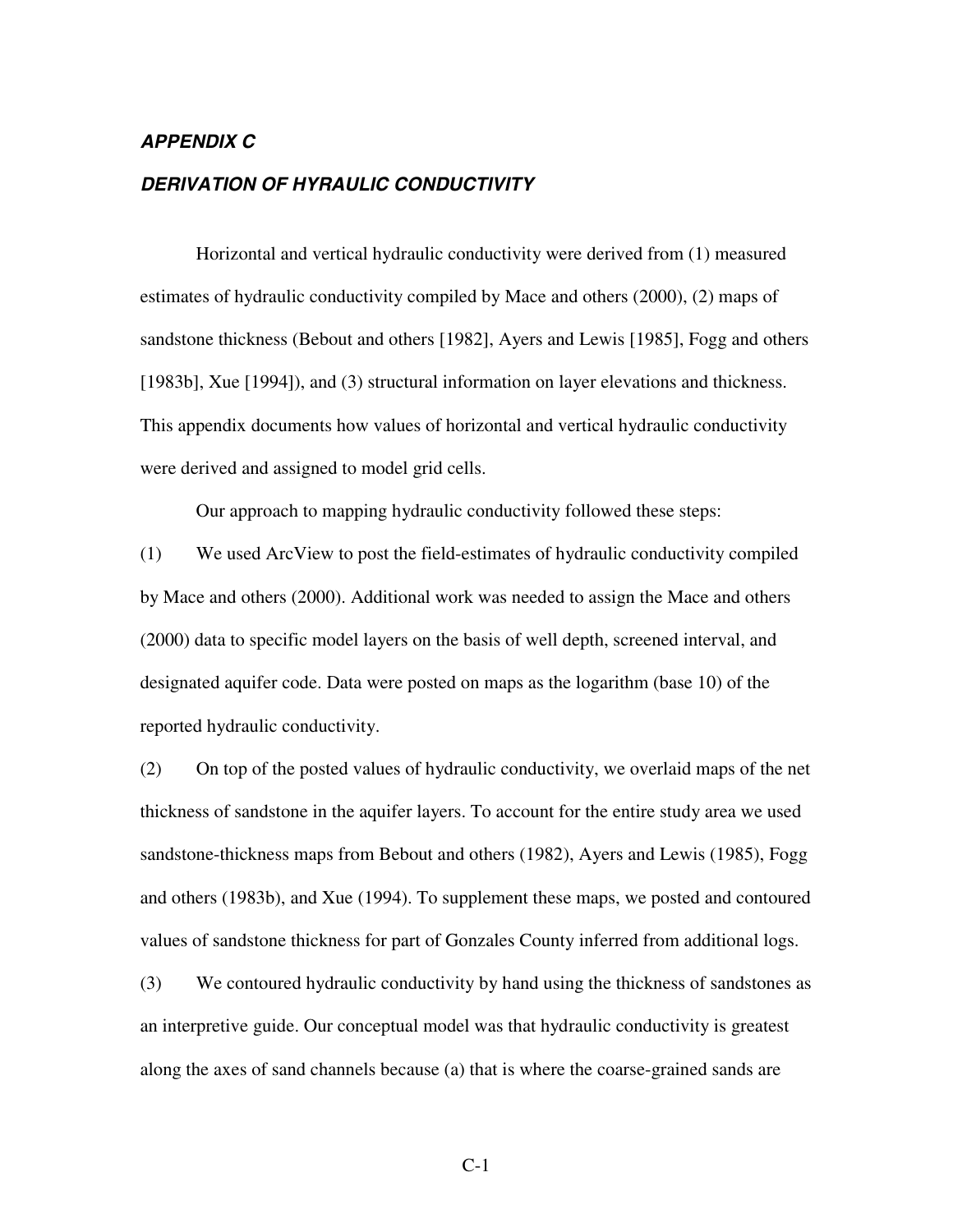concentrated and low-permeability silts and clays tend to be absent and (b) thick sandstones tend to be better interconnected and have a higher effective hydraulic conductivity (Fogg and others, 1983a). We found qualitative but mappable local correlation between sandstone thickness and hydraulic conductivity.

(4) We traced and digitized the contoured maps of hydraulic conductivity and sandstone thickness.

(5) We used Surfer to interpolate values of hydraulic conductivity (still in log–base 10 units) and sandstone thickness for each active cell of model grid for the Hooper aquitard (layer 6), Simsboro aquifer (layer 5), Calvert Bluff aquitard (layer 4), and Carrizo aquifer (layer 3).

(6) We calculated an average value of horizontal and vertical hydraulic conductivity  $(K_h$  and  $K_v$ , respectively) for each active cell in the Hooper aquitard (layer 6), Simsboro aquifer (layer 5), Calvert Bluff aquitard (layer 4), and Carrizo aquifer (layer 3). We used equations A-1 and A-2 to weight hydraulic conductivity by sand thickness. Equation A-1 gives an arithmetic average for horizontal hydraulic conductivity and equation A-2 gives a harmonic mean for vertical hydraulic conductivity

$$
K_h = (K_{hs} \times b_s + K_{hc} \times b_c)/B \tag{A-1}
$$

$$
K_v = B/[(b_s/K_{vs}) + (b_c/K_{vc})]
$$
 (A-2)

where  $K_{hs}$  and  $b_s$  are the horizontal hydraulic conductivity and total cell thickness of sand, respectively;  $K_{hc}$  and  $b_c$  are horizontal hydraulic conductivity and total cell thickness of non-sand (clay, silt, and lignite) materials, respectively; and B is total cell thickness. The values of  $K_{hs}$  and  $b_s$  were determined in step (5) above;  $b_c$  was determined from total cell thickness minus sand thickness. Total cell thickness (B) was calculated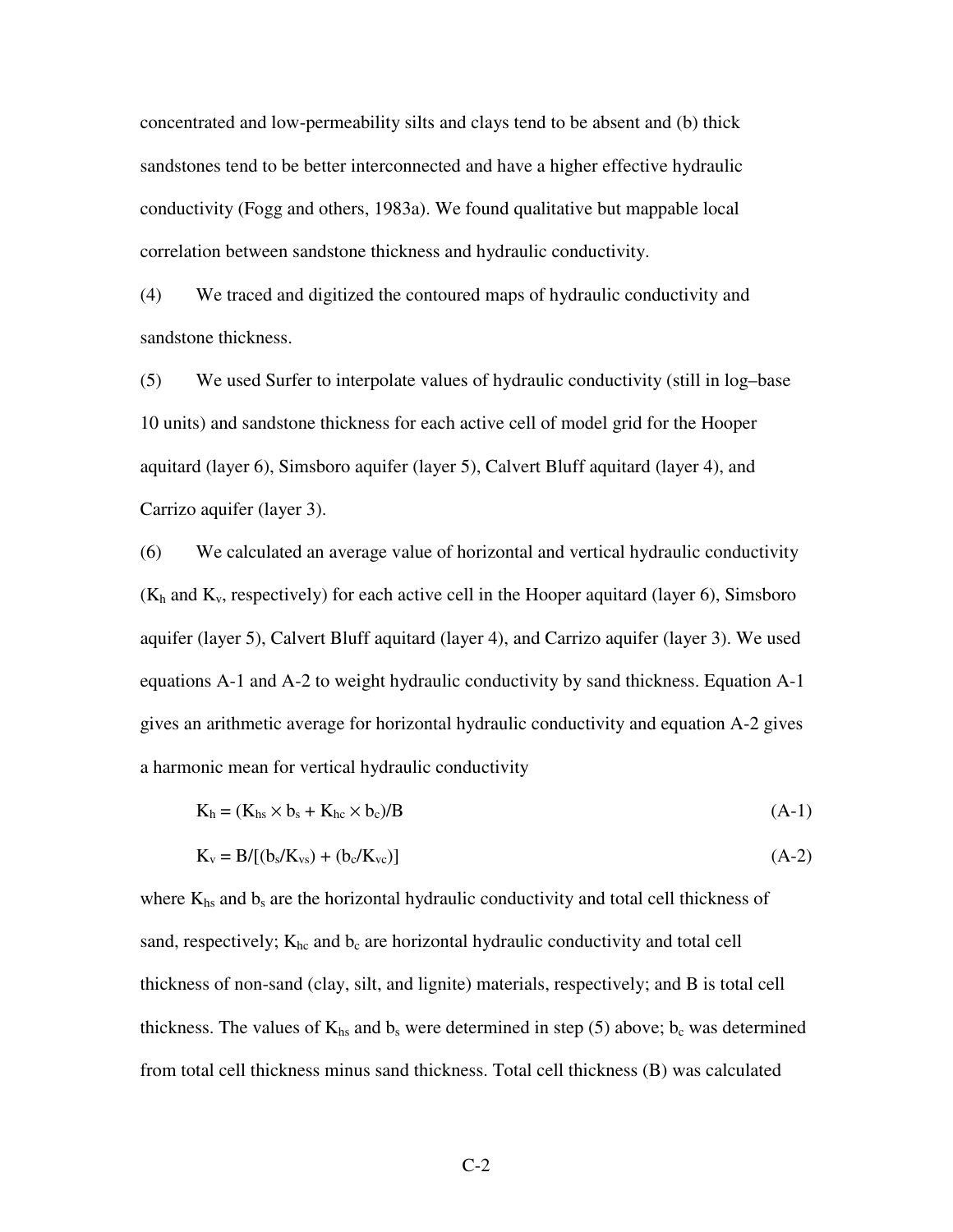from the top and bottom of grid cells. We assumed that  $K_{hc}$  was 9 x 10<sup>-4</sup> ft/d. We assumed that local anisotropy is 0.1 for sandstone beds and 0.01 for clay, silt, and lignite beds.

Adjustments were made to the initial cell estimates of horizontal and vertical hydraulic conductivity during model construction and calibration.

- (1) We smoothed the values of hydraulic conductivity in the outcrop of layer 5 representing the Simsboro aquifer. If the value in row *i* was less than 20 percent of the value in row  $i+1$  in the outcrop, for any given column, we set the hydraulic conductivity of the cell in row *i* to the value for the cell of row *i+1*.
- (2) Another correction for the outcrop of the Hooper and Calvert Bluff aquitards (layers 6 and 4, respectively) was where too large a value of vertical hydraulic conductivity was calculated because sand makes up most or all of the section. If the estimated  $K_v$  was more than twice the assigned value of  $K_{hc}$ , we limited  $K_v$ for the cell to the mean value for the layer.
- (3) We made sure default values were assigned to additional cells in layers between the active cells representing alluvium in layer 1 and the uppermost active cell of bedrock layers 6 through 3.
- (4) Maximum hydraulic conductivity of thick deposits of Simsboro sandstone in the Rockdale Delta was limited to 30 ft/d, giving a maximum transmissivity of  $15,200 \text{ ft}^2/\text{d}$ .
- (5) We selectively adjusted hydraulic conductivity in four zones of layer 5 representing the Simsboro aquifer where model-calculated values of transmissivity, or the range in transmissivity, were deemed too high in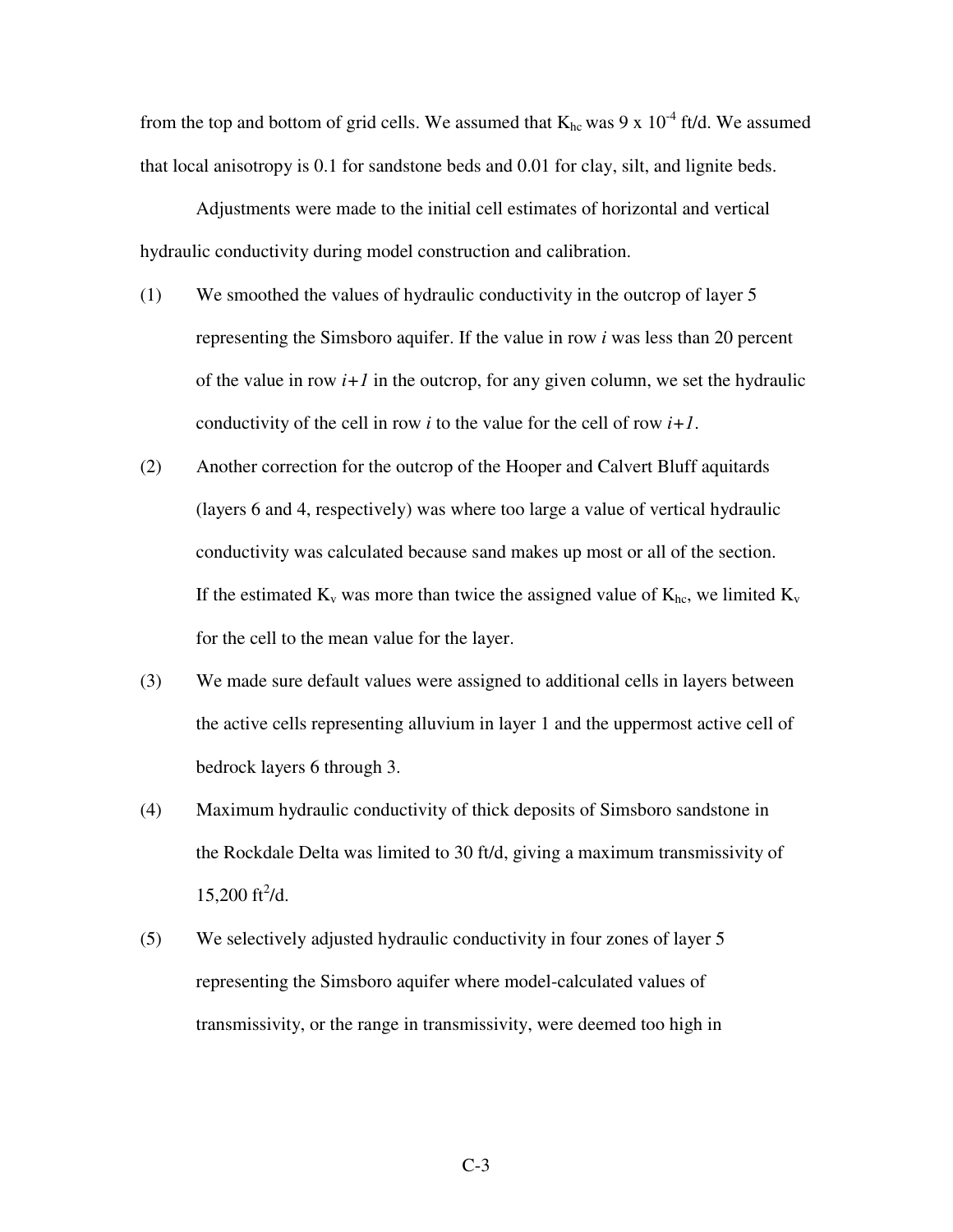comparison to field data. These adjustments decreased the range of assigned values in the targeted zones These zones included:

- (a) The area within columns 164 to 168 and rows 27 to 29 in the vicinity of the Walnut Creek Mine in Robertson County,
- (b) The area within columns 145 to 153 and rows 46 to 54 in the vicinity of the Bryan-College Station well field in Brazos and Robertson Counties,
- (c) The area within columns 117 to 140 and rows 29 to 33 in the vicinity of the Sandow Mine in Milam County, and
- (d) The area within columns 101 to 105 and rows 27 to 33 in the vicinity of the Three Oaks Mine in Bastrop and Lee Counties.

Transmissivity for each cell in zone (a) was decreased by 30,000 ft $^2$ /d to no less than 30,000 ft<sup>2</sup>/d. In zone (b), transmissivity was increased by 30,000 ft<sup>2</sup>/d to as much as approximately 113,700 ft<sup>2</sup>/d. In zone (c) and (d), the adjustment of transmissivity was linearly scaled. In zone (c) the maximum decrease in transmissivity of -50,000 ft $^2$ /d was assigned to cells with an initial transmissivity of as much as  $113,000$  ft<sup>2</sup>/d; the decrease in transmissivity was scaled to 0 for cells with an initial transmissivity of less than  $40,000$  ft<sup>2</sup>/d. For zone (d) we increased transmissivity, again by scaling the adjustment. The maximum increase in transmissivity of  $+30,000$  ft<sup>2</sup>/d was assigned to cells with an initial transmissivity as small as  $5,000$  ft<sup>2</sup>/d; the increase in transmissivity was scaled to 0 for cells with an initial transmissivity of more than  $40,000$  ft $^2$ /d. The recalculated transmissivities were then divided by cell thickness to provide hydraulic conductivity as the model input parameter.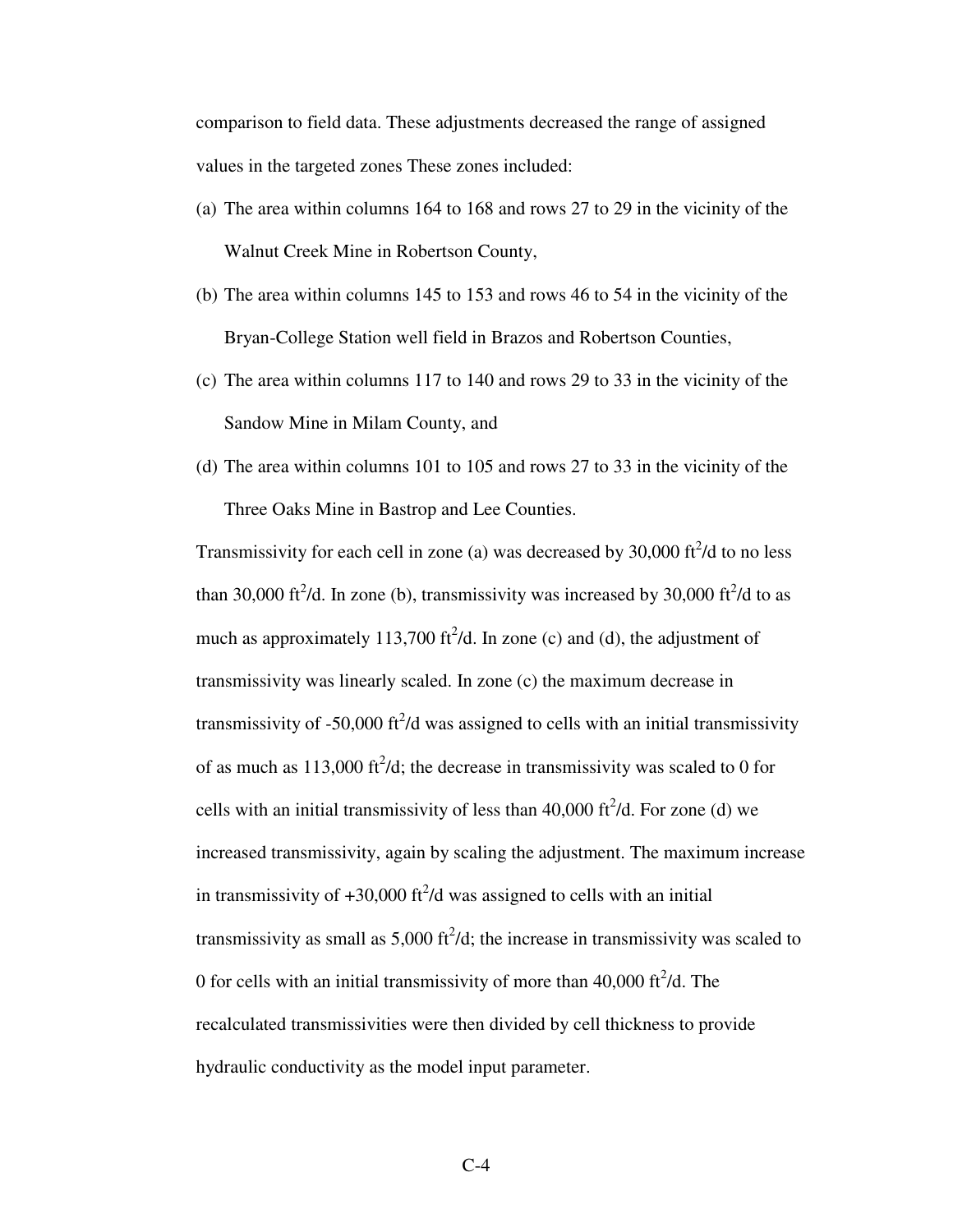(6) We increased  $K_v$  of layer 6 representing the Hooper aquitard in all cells by a factor of 10 to improve the model calibration of simulated and observed water levels. And (7), we globally adjusted vertical hydraulic conductivity by layer by slightly shifting the average and decreasing or increasing the standard deviation of vertical hydraulic conductivity to better reproduce the expected ratio of  $K_v/K_h$ from the conceptual model (Table C-1).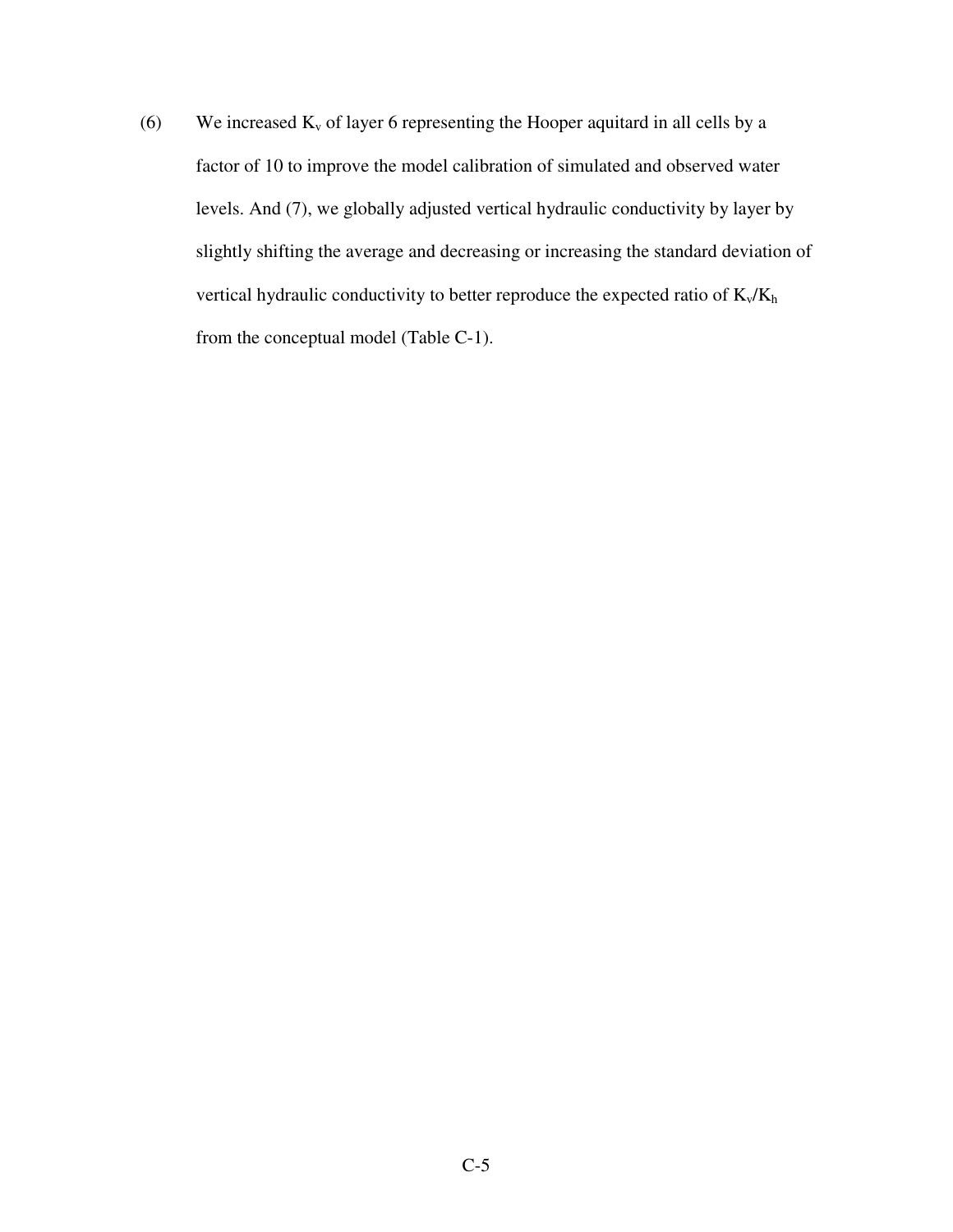|                                   |                   | $K_h$   |          | $K_{v}$              |                      | $K_v/K_h$            |                      |
|-----------------------------------|-------------------|---------|----------|----------------------|----------------------|----------------------|----------------------|
|                                   |                   | initial | adjusted | initial              | adjusted             | initial              | adjusted             |
| Carrizo<br>(Layer 3)              | $10^{\mu log[-]}$ | 6.4     | 6.2      | $5.5 \times 10^{-4}$ | $1.3 \times 10^{-3}$ | $8.6 \times 10^{-5}$ | $2.1 \times 10^{-4}$ |
|                                   | $\sigma_{log[-]}$ | 0.62    | 0.60     | 0.78                 | 0.62                 | 0.75                 | 0.49                 |
| <b>Calvert Bluff</b><br>(Layer 4) | $10^{\mu log[-]}$ | 0.91    | 0.91     | $2.8 \times 10^{-5}$ | $9.7 \times 10^{-5}$ | $3.1 \times 10^{-5}$ | $1.1 \times 10^{-4}$ |
|                                   | $\sigma_{log[-]}$ | 0.51    | 0.51     | 0.09                 | 0.12                 | 0.49                 | 0.48                 |
| Simsboro<br>(Layer 5)             | $10^{\mu log[-]}$ | 2.6     | 2.6      | $1.4 \times 10^{-4}$ | $9.5 \times 10^{-4}$ | $5.5 \times 10^{-5}$ | $3.7 \times 10^{-4}$ |
|                                   | $\sigma_{log[-]}$ | 0.80    | 0.80     | 0.62                 | 0.58                 | 0.76                 | 0.53                 |
| Hooper<br>(Layer 6)               | $10^{\mu log[-]}$ | 0.91    | 0.49     | $1.1 \times 10^{-5}$ | $3.5 \times 10^{-5}$ | $1.2 \times 10^{-5}$ | 7.1 x $10^{-5}$      |
|                                   | $\sigma_{log[-]}$ | 1.7     | 1.5      | 0.12                 | 0.38                 | 1.6                  | 1.1                  |

Table C-1. Comparison of initial and adjusted values of hydraulic conductivity (horizontal  $[K_h]$  and vertical  $[K_v]$ ) assigned in the model

10<sup>Llog[-]</sup> Mean value calculated as geometric mean of log-transformed variable

 $\sigma_{log[\cdot]}$  Standard deviation calculated from log-transformed variable